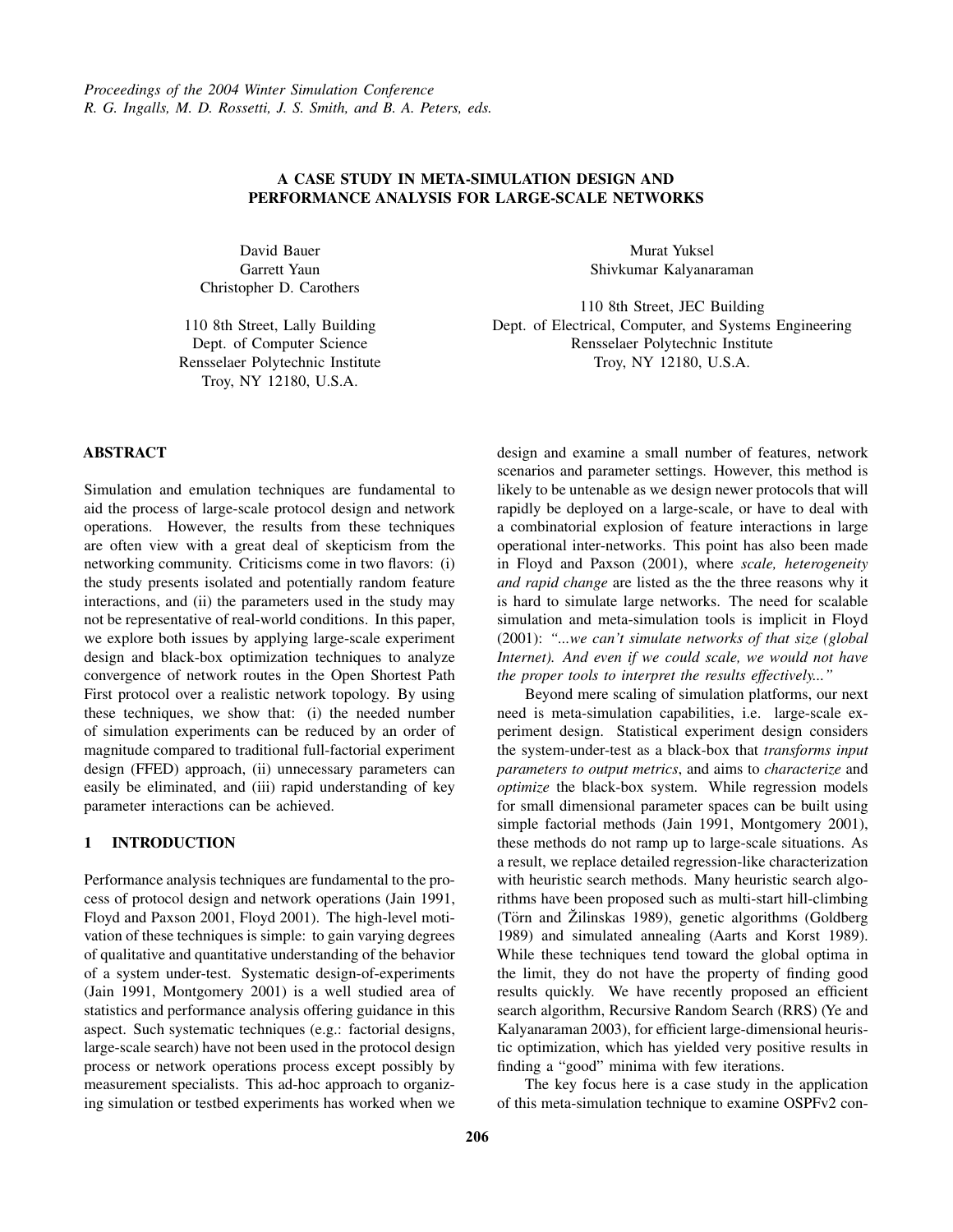vergence times during network link failures. This study includes OSPF optimizations for sub-second convergence, adapted from Alaettinoglu, Jacobson, and Yu (2000). Here, *convergence* is defined to be time at which *all* routers in the network have a synchronized routing table or put another way, a consistent view of the routing tables is shared by all routers. We explore the cases , i.e. large-scale experiment design and black-box optimization (i.e. large-dimensional parameter state space search) using realistic topologies with bandwidth and delay metrics to analyze convergence of network route paths in the Open Shortest Path First (OSPFv2) protocol.

By using Recursive Random Search (RRS) approach to design of experiments, we find: (i) that the number of simulation experiments that must be run is reduced by an order of magnitude when compared to full-factorial experiment design (FFED) approach, (ii) it allowed the elimination of unnecessary parameters, and (iii) it enabled the rapid understanding of key parameter interactions. From this design of experiment approach, we were able to abstract away large portions of the OSPF model that result in a 100 fold improvement in simulation execution time.

In the next section we describe the term meta-simulation and it's relation to design of experiments. Then in Section 3, we present the OSPFv2 model, and the environment in which we generated our results. In Section 4, we explain how Recursive Random Search allows us to generate more detailed results with fewer experiments. In the final sections, we detail the results of our experiment designs and what we have learned from them.

# **2 META-SIMULATION: LARGE-SCALE EXPERIMENT DESIGN AND ANALYSIS**

#### **2.1 Overview of FFED**

Design of Experiments or "experiment design" is a well known branch of performance analysis, specifically, a sub branch of statistics. It has been used extensively in areas such as agriculture, industrial process design and quality control (Montgomery 2001) , and has been introduced to the area of practical computer and network systems design by Jain (1991). Statistical experiment design views the system-under-test as a black-box that transforms input parameters to output metrics. The goal of experiment design is to maximally characterize (i.e. obtain maximum information about) the black-box with the minimum number of experiments. Another goal is robust characterization, i.e., one that is minimally affected by external sources of variability and uncontrollable parameters, and can be specified at a level of confidence.

The underlying premise of experiment design is that each experiment has a non-negligible cost. Simple designs like "best-guess" or "one-factor-at-a-time" designs are less favored in complex situations since they do not provide information about the interactions between parameters. Designs like full-factorial and fractional factorial (also called orthogonal designs), appropriately subjected to replication, randomization and blocking are preferred. The usual endgoal of formulating regression models is to observe the effects of both individual parameters and parameter interactions. Techniques like blocking and analysis of covariance are used to explicitly handle measurable, but uncontrollable (a.k.a. "nuisance") factors. Transforms on data (e.g., Box-Cox power-law family of transformations) can effectively aid in producing a family of non-linear regression models and stabilizing the variance of the response (Jain 1991, Montgomery 2001).

The next step beyond characterization (i.e. developing input-output regression models) is optimization, i.e. to determine the region in the important factors that leads to best-possible response. The output (i.e. response) in general will have an unknown surface topology, also known as "response surface". The approach typically used involves quickly traversing the surface sequentially (by using lowerorder models built with fractional factorial experiments) to reach interesting areas where more detailed (higher-order) characterization is done.

As well known, one of the significant drawbacks of the FFED approach is the exponential increase in the number of experiments that must be run as a function of the number of data points per parameter. To vastly reduce the number, heuristic search algorithms must be used, such as RRS.

# **2.2 Overview of The RRS Algorithm**

The key idea behind RRS is to maintain the initial efficiency of random sampling by "restarting" it before its efficiency becomes low. However, unlike the other methods, such as hill climbing, random sampling cannot be restarted by simply selecting a new starting point. Instead we accomplish the "restart" of random sampling by *changing its sample space*. We perform random sampling for a number of times, then move or resize the sample space according to the previous samples and start another random sampling in the new sample space. Given a black-box objective function, a desired optimization process should start with inspecting macroscopic features of the objective function, and then look further into microscopic features in selected promising areas. The search process of RRS algorithm is fully consistent with this idea. In the beginning of the search, RRS performs sampling from the whole parameter space and thus examines the overall structure of the objective function. With the search continuing and the sample space gradually shrinking, the search gets more and more details of the objective function until it finally converges to a local optimum.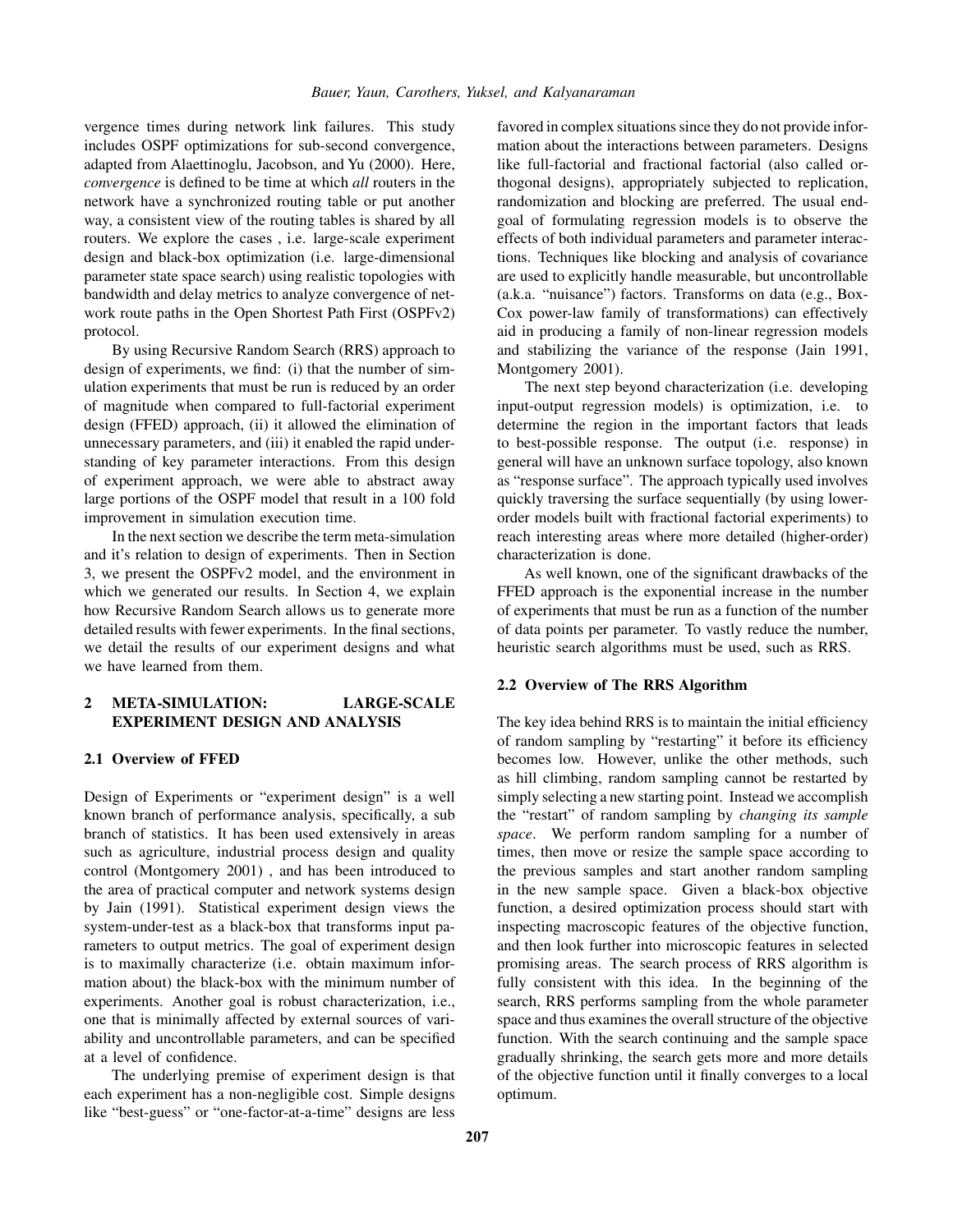A stochastic search algorithm usually comprises two elements: *exploration* and *exploitation*. Exploration examines the macroscopic features of the objective function and aims to identify promising areas in the parameter space, while exploitation focuses on the microscopic features and attempts to exploit local information to improve the solution quickly. Various search techniques can be used for these two purposes. The RRS algorithm uses random sampling for exploration and recursive random sampling for exploitation. Ideally it should only execute the exploitation procedure in promising areas. However, it is difficult to determine which areas are more promising and should be exploited. Many algorithms, such as multi-start, do not differentiate areas and hence may waste time in trivial areas. For the algorithmic details and implementation of RRS we refer the interested reader to Ye and Kalyanaraman (2003).

### **3 DESIGN OF EXPERIMENTS FOR OSPFv2 CONVERGENCE**

The goal of our design of experiments was to understand the factors determining the amount of wall-clock time required for a network of routers to detect and propagate a link state failure. Our experiment is a simulation of a network of Internet routers all operating the OSPFv2 protocol as described in Moy (1998). For an example router network, we selected the AT&T network, as described by Rocketfuel data (Rocketfuel 2002). This network description was determined by using various network probing techniques (i.e, traceroute). The AT&T network is challenging because of it's size and complexity.

#### **3.1 OSPFv2**

OSPFv2 is a link-state routing protocol designed to be run internal to a single Autonomous System. Each OSPFv2 router maintains an identical database describing the internal network's topology (i.e. an Autonomous System (AS)). From this database, a routing table is calculated by constructing a shortest-path tree. OSPFv2 recalculates routes quickly in the face of topological changes, utilizing a minimum of routing protocol traffic. OSPFv2 is classified as an Interior Gateway Protocol (IGP). This means that it distributes routing information between routers belonging to a single Autonomous System. An example of an Autonomous System is the AT&T network, which is AS number 7018. Routing between ASs is handled by an external protocol, such as Border Gateway Protocol (BGP) (Stewart 1999).

The OSPFv2 protocol is based on link-state or shortestpath-first (SPF) technology. In a link-state routing protocol, each router maintains a database describing the Autonomous System's topology. This database is referred to as the linkstate database. Each participating router has an identical database. Each individual piece of this database is a partic-

ular router's local state (e.g., the router's usable interfaces and reachable neighbors). The router distributes its local state throughout the Autonomous System via flooding. All routers run the exact same algorithm, in parallel. From the link-state database, each router constructs a tree of shortest paths with itself as the root. This shortest-path tree gives the route to each destination in the Autonomous System (Moy 1998). OSPFv2 routers employ the HELLO protocol for establishing and maintaining communications with adjacent routers. Adjacencies are established between two routers when a HELLO protocol packet is received by one of the two routers connected by a link. HELLO packets are then sent at regular intervals between adjacent routers. Upon receiving a HELLO packet from a neighboring router, an inactivity timer is set for that router. If another HELLO packet is not received from that router before the timer expires, then the adjacency is broken and that router should no longer be used to route IP packets.

All of these aspects are modeled. However, multiple areas within a single OSPF domain is not currently modeled. In the experiments presented here, we configure OSPF to be a single large area. This was done because there is an interest in determining where OSPF ceases to execute in an efficient manner. This was a sub-goal of our experimentation.

#### **3.2 AT&T Network Topology**

For our network topology we selected the AT&T network, which contains 11964 router nodes and 7491 links. Internet topologies like the AT&T network are interesting from a modeling prospective because of their sparseness and powerlaw structure (Rocketfuel 2002). This structure allows for a greater range of convergence times compared to fully connected networks. The OSPFv2 update packets require multiple hops in order to reach the outer edges of the network.

In performing a breadth-first-search of the AT&T topology, there are eight distinct levels. A number of routers were not directly reachable and thus were removed. Those routers are likely connected by transit routes. In total there are 3371 backbone routers and at the successive levels there are 8593 routers. The 4 ms delay that was chosen for the backbone core routers was in-line with the delays that Rocketfuel had associated with the Telstra topology backbone. An order of magnitude higher delay was selected for all lower level routers.

The bandwidth and delay for the AT&T topology is as follows:

- **Levels 0 and 1 routers:** 155 Mb/sec and 4 ms delay
- **Levels 2 and 3 routers:** 45 Mb/sec and 4 ms delay
- **Levels 4 and 5 routers:** 1.5 Mb/sec and 10 ms delay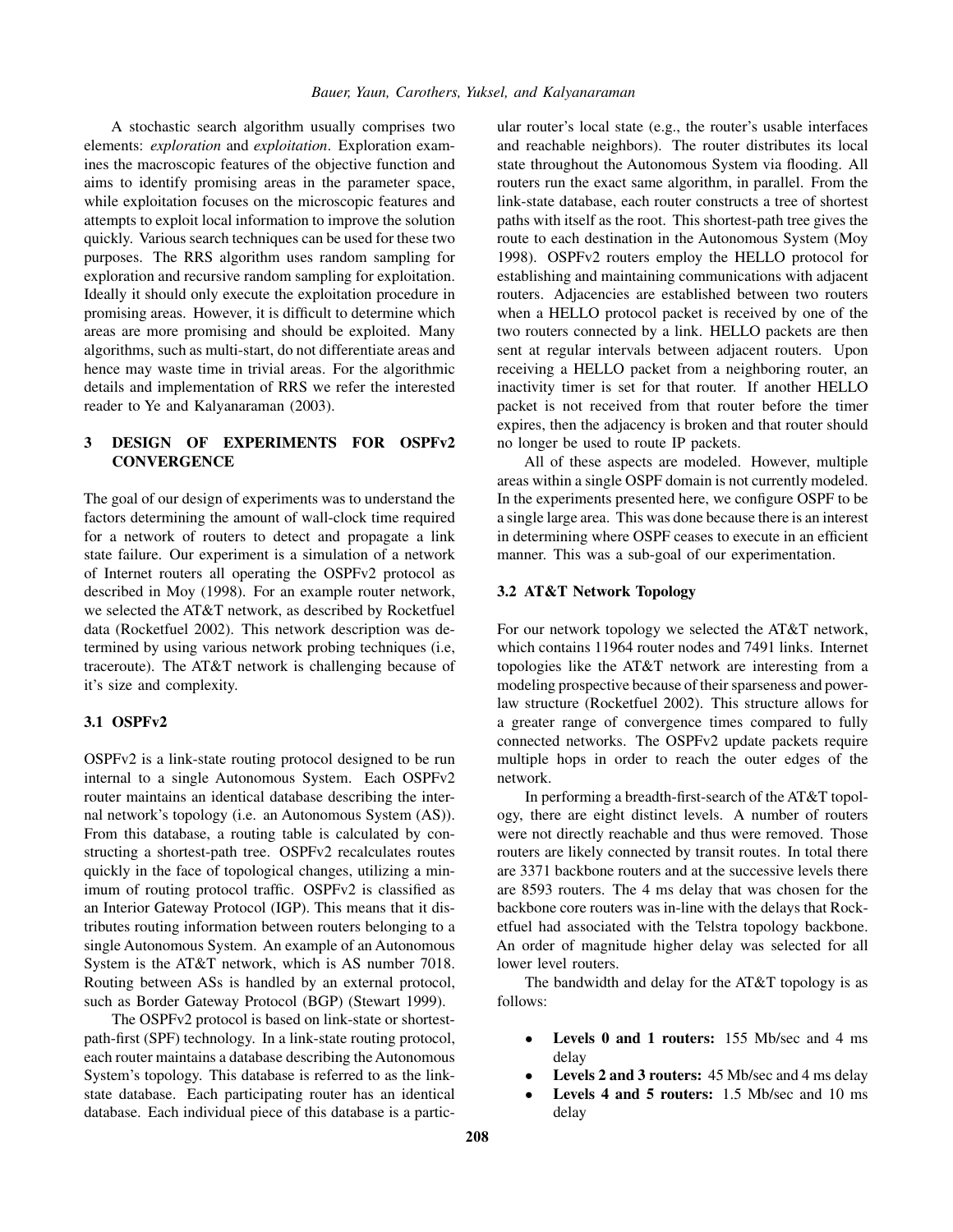• **Levels 6 and 7 routers:** 0.5 Mb/sec and 10 ms delay.

Our experiments focused on the convergence time metric. We defined convergence to be the time at which all routers on the network have received an update corresponding to a link status change, and have recomputed their forwarding tables. In order to clearly state convergence intervals, in our simulations we have only a single link state failure per simulation and all of the OSPFv2 routers were started in a converged state. We defined the input plane to this experiment design to be composed of the HELLO Interval (HELLO-Int), HELLO Inactivity Timer (HELLO-IT), Shortest Path First Computation Interval (SPF-CI), Acknowledgment Timer (ACK) and Maximum Transmission Unit (MTU). The response plane is the convergence time from the link state failure.

The goal for our design of experiments was to adapt some of the convergence optimizations in Alaettinoglu, Jacobson, and Yu (2000) for the IS-IS protocol to the OSPFv2 RFC (Moy 1998) protocol. IS-IS is a link state protocol for Cisco routers. Suggestions for lowering convergence times were: to queue HELLO packets in front of data packets, use a modern shortest-path-first (SPF) algorithm, and to give a higher priority to link state packet (LSP) propagation over SPF computation. We took the following steps to adapt the optimizations.

We did not model the data plane in our OSPFv2 routers so that HELLO packets would always be at the front of the queue. It is still possible for other control plane packets to queue in front of the HELLO packets. To facilitate a higher priority for link state propagation over SPF computation, we remove the LSP propagation timer from the OSPFv2 protocol. Now, LSP propagation will always occur immediately, and the SPF computations will always occur later. In addition, modern SPF computations would only add a small amount of time to overall convergence interval. We modeled this by adding in the amount of time stated by Alaettinoglu, Jacobson, and Yu (2000) for a topology of our size.

### **4 RRS RESULTS**

As previously discussed, Recursive Random Search (RRS) is a heuristic search algorithm for black-box optimization problems. This algorithm is specifically designed to optimize dynamic network protocol parameterizations with an emphasis on obtaining "good" solutions within a limited time frame. RRS does not attempt to find a full optimization of the parameter space. The RRS algorithm maintains the high efficiency property of random sampling by constantly restarting random sampling but with adjusted parameter spaces. Because it shares this property with random sampling, it is also highly robust to the effect of random noises Table 1: Input Plane Parameters for RRS Experiments

| <b>Parameters</b> | Unit    | <b>Minimum</b> | <b>Maximum</b> |
|-------------------|---------|----------------|----------------|
| HELLO-Int         | seconds | 0.5            | 10.0           |
| <b>HELLO-IT</b>   | seconds | 1.5            | 8.0            |
| ACK.              | seconds | 0.5            | 10.0           |
| <b>MTU</b>        | bytes   | 500            | 1500           |
| <b>SPF-CI</b>     | seconds | 0 <sub>5</sub> | 10.0           |

|  |  |  |  | Table 2: RRS Linear Regression Model |  |
|--|--|--|--|--------------------------------------|--|
|--|--|--|--|--------------------------------------|--|

|  | Coefficients |
|--|--------------|
|  |              |

|                 | <b>Estimate</b> | t value   | Pr(> t )      |
|-----------------|-----------------|-----------|---------------|
| (Intercept)     | -19.838684      | $-12.816$ | $< 2e-16$     |
| HELLO-Int       | 4.426648        | 36.415    | $\rm < 2e-16$ |
| <b>HELLO-IT</b> | 4.507337        | 26.623    | $\rm < 2e-16$ |
| <b>ACK</b>      | 0.089194        | 0.788     | 0.432         |
| <b>MTU</b>      | $-0.001568$     | $-1.368$  | 0.173         |
| SPF-CI          | 0.717926        | 5.909     | 1.16e-08      |

| Residuals  |           |        |        |         |  |
|------------|-----------|--------|--------|---------|--|
| Min        | 10        | Median | 30     | Max     |  |
| $-15.7286$ | $-1.0311$ | 0.1805 | 1.4811 | 11.5511 |  |

in the objective function. It also performs efficiently when handling an objective function that contains negligible parameters.

As shown in Table 1, we chose a wide range of input parameters for the RRS algorithm: HELLO-Int, HELLO-IT, ACK, MTU, SPF-CI. We allowed RRS to search for 250 experiment runs, specifying a desired confidence level of 99%. RRS generated a convergence minimum after only 7 executions of 4.07 seconds. We fitted a linear regression model to our data using a tool called R (2004), and generated the co-efficients shown in Table 2. After analyzing the variance on the inputs, we found the parameters that had the greatest impact on the model to be the HELLO-Int, HELLO-IT, and the SPF-CI.

After considering the simulation model, we realized that the HELLO polling interval is set to be HELLO-Int multiplied by HELLO-IT. These two parameters have an impact on convergence because they determine the time to detect a link state failure. The other factor of convergence time is the time to propagate the link state failure to the remainder of the routers in the network. The update propagation time is defined by flooding packets throughout the network. The router which detects the failure informs all remaining neighbors, who notify their neighbors, and so on, until eventually all routers in the network have received the update. The propagation delay on the updates is bounded by the amount of time it takes for the update to travel across the diameter of the network. Recall also from our definition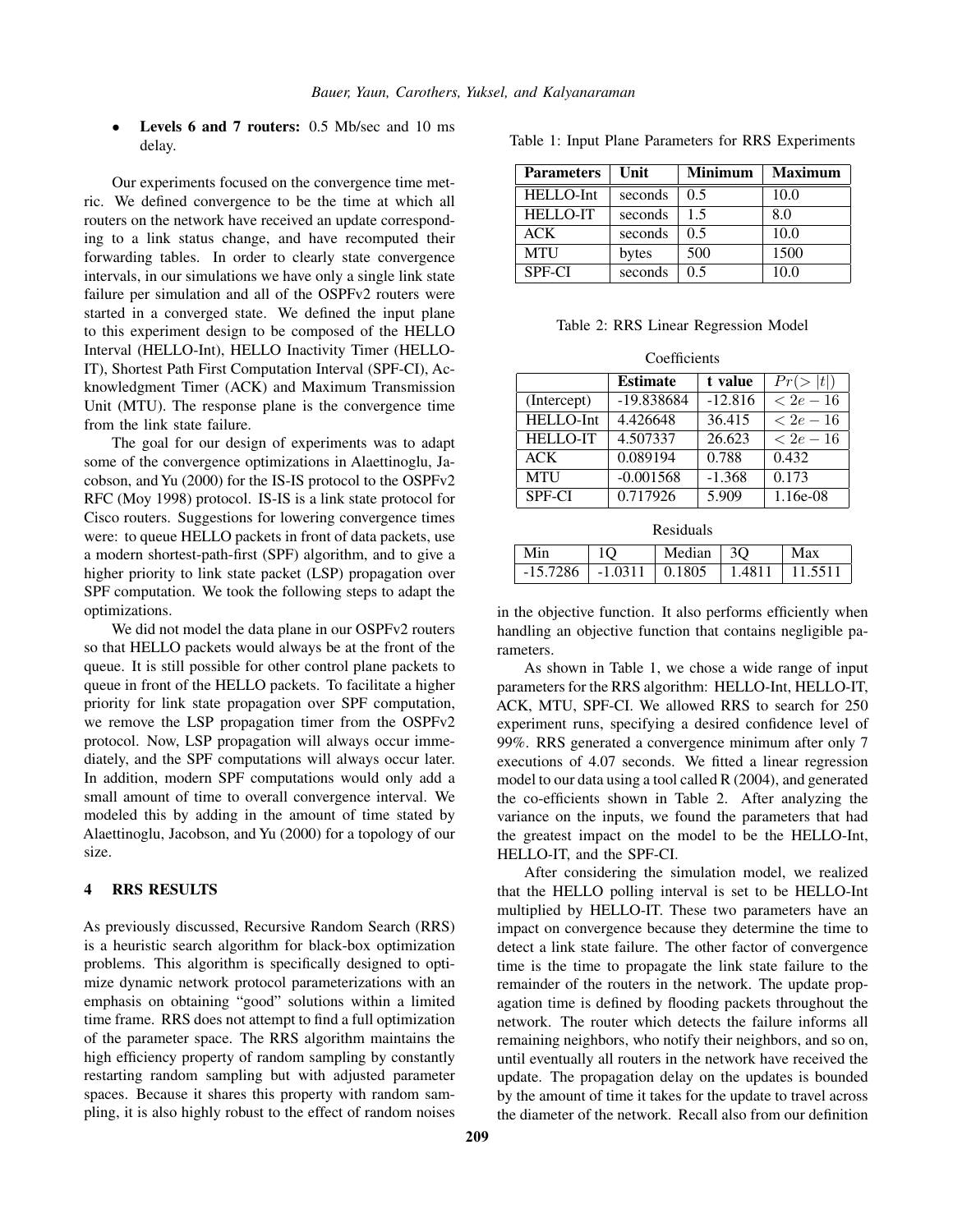*Bauer, Yaun, Carothers, Yuksel, and Kalyanaraman*



Figure 1: RRS Linear Regression Model

Table 3: Re-parameterized RRS linear Regression Model

| Coefficients     |                 |          |             |  |
|------------------|-----------------|----------|-------------|--|
|                  | <b>Estimate</b> | t value  | Pr(> t )    |  |
| (Intercept)      | $-0.31820$      | $-0.581$ | 0.5617      |  |
| $HELLO-Int(1)$   | $-0.19646$      | $-1.750$ | 0.0814      |  |
| HELLO-IT $(2)$   | 0.13986         | 1.047    | 0.2962      |  |
| <b>SPF-CI</b>    | 1.0743          | 5.055    | 5.27e-06    |  |
| $(1) \times (2)$ | 0.92009         | 37.773   | $< 2e - 16$ |  |

| Residuais  |           |                    |    |        |  |
|------------|-----------|--------------------|----|--------|--|
| Min        | $1\Omega$ | Median             | 30 | Max    |  |
| $-18.6508$ | $-0.6173$ | $0.23916$   0.5768 |    | 5.3645 |  |

Residuals

of convergence that each router must have also recomputed their forwarding tables. So the convergence time is compounded by either how long it takes for the final router to update it's table, or by the longest SPF computation interval.

After analyzing the variance we fitted a new linear regression model to SPF-CI and the cross between HELLO-Int and HELLO-IT, as shown in Table 3. This regression produced an adjusted R-squared value of 98%. In order to verify the accuracy and correctness in our model we created a scatter plot of the errors versus predicted responses. The scatter plot did not show any trends in the data. The next step in our verification was to create a quantile-quantile plot of the residual errors. We observe a linear relationship between sample error and theoretical. From Figure 1, the linear model assumptions of normality appear to be valid.

In order to gain more detail about the interesting parts of the design, we re-executed the model a second time with only those input parameters. Specifically, we used



Figure 2: Re-parameterized RRS: Demonstration of the Major Role Played by the HELLO Interval and HELLO Inactivity Timer

only HELLO-Int, and HELLO-IT in the same ranges as shown in Table 1. Again, we allowed RRS to search for 250 iterations and with a confidence interval of 99%. This experiment generated a convergence minimum after only 129 executions of 0.93 seconds.

In this series of experiments, a sub-second range for the convergence interval is observed. Figure 2 shows that HELLO-Int and HELLO-IT form a plane with one corner tilting downward toward the smaller values. This low corner is anchored by the best convergence result given by RRS. We report a clustering effect occurring on the graph, which is attributed to the RRS algorithm centering upon a given input. It appears that RRS was successful in isolating HELLO-Int and HELLO-IT at the low end of their ranges.

The initial goal of our design was to determine if we could adapt some of the ideas in Alaettinoglu, Jacobson, and Yu (2000) to the OSPFv2 protocol and achieve convergence times on the order of magnitude in the tens of milliseconds.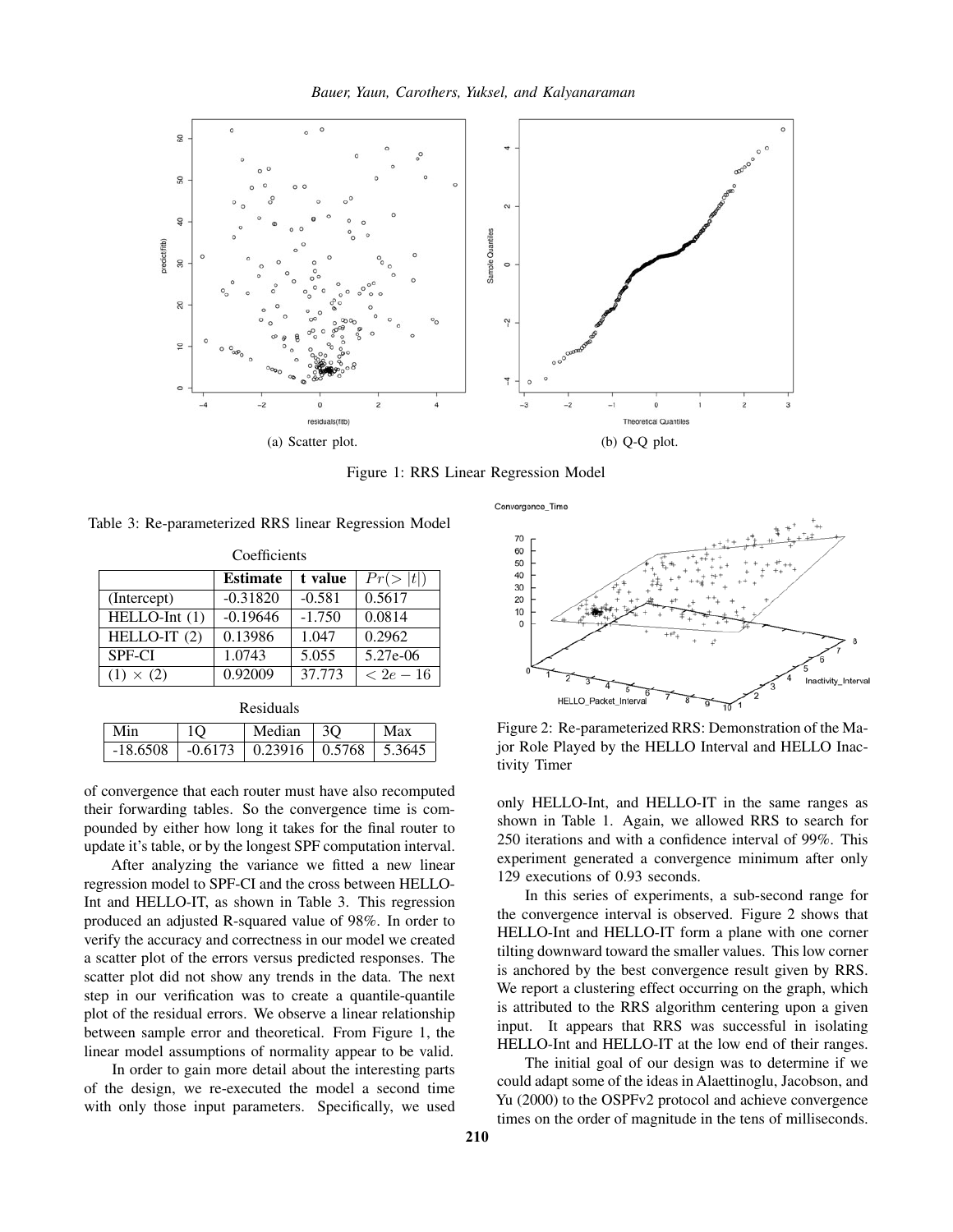| Table 4: Re-scaled RRS input plane parameters. |  |  |
|------------------------------------------------|--|--|
|------------------------------------------------|--|--|



Figure 3: Re-scaled RRS: Re-run of RRS on the Specific Region of Interest Where the Convergence Time is Lower.

Having isolated the effective parameters of the simulation model, we being to see points in the sub-second range. So we re-scaled the experiment into the range of the input values that generated those results, and noticed that HELLO-Int was in the range suggested by Alaettinoglu, Jacobson, and Yu (2000). Table 4 and Figure 3 show the results of this experiment. All of the convergence times are below a second, and the best values are in range of tens of milli-seconds.

#### **5 OSPF MODEL CRITICAL PATH ANALYSIS**

Berry and Jefferson (1985), developed a technique called *Critical Path Analysis* to determine the optimal parallel simulation execution time. Armed with the results from RRS, we apply this technique here to examine what the critical path for OSPF convergence within the context of our model.

After examining the results from our designs, we observed that the two main components of convergence are *detection* and *propagation*. Detection is simply the amount of time that elapses between a link state change and the time at which the inactivity timer fires. The second component, propagation is determined by the longest path the link state update travels through the network. The longest path is not immediately determined by the number of hops between the originating router and the final router to receive the update. It is possible for an update to take many hops over high-speed links and still not be on the longest path. Conversely, it is possible to take only a small number of hops over very low speed links and be on the longest path. Realizing that these two factors have the highest impact on convergence time, we observed that to accurately model convergence in any network, only the set of nodes which encompass the longest path through the network require simulation. This observation has been used on other OSPF optimizations (Goyal, Ramakrishnan, and Feng 2003).

We simulated the AT&T network which contained almost 12,000 routers. The model was instrumented so that each router would keep track of which routers they received link state updates from. Once the update reached the final router in the network, we then backtracked this path to find the longest path in the network.

In order to validate the modeling optimization, we analyzed the OSPF convergence on the VSNL (India) topology by applying FFED. This topology contained only 291 routers, which allowed us to compare the optimization to the full model simulation results. We tried all combinations possible within the range of each parameter, and the optimization results generated exactly the same output for the optimization as we would have received had we modeled the entire topology.

Simulations on the full AT&T network required anywhere from one half hour to initialize to several hours depending on whether the routing tables need o be computed. In addition to the time required to initialize the simulation, execution time took on average one second of wall clock time to simulate one second of simulated time. In other words, to simulate an hour of OSPFv2 traffic required almost one hour of real time.

After determining this optimization, we computed the longest paths through the AT&T network for each of the updates generated from a single link failure. These paths we 11 and 12 hops long respectively, and the paths only varied at a single node. This means that in order to simulate the entire AT&T network for convergence times only required actually simulating 13 total routers. Obviously, this reduced the time required to run the simulation to the order of seconds. At this stage, the simulation requires a second or so to initialize, and on an average execution was complete in 0.0006 seconds. The simulation results we presented in this paper required 12,000 events to generate the convergence times in a simulation of 100 seconds. Using this optimized model, we are now able to compare FFED approach to RRS.

#### **6 COMPARISON OF RRS TO FFED**

In the previous section we showed how meta-simulation can reduce the amount of time to acquire meaningful results from our models by employing algorithms such as Recursive Random Search. Using RRS, we were able to generate all of our results in only 750 experiments, or simulation executions. However, RRS had not sampled a large area of the state space, so how confident can we be in the results?

We applied FFED model in order to validate the results we gained. We used the same five input parameters in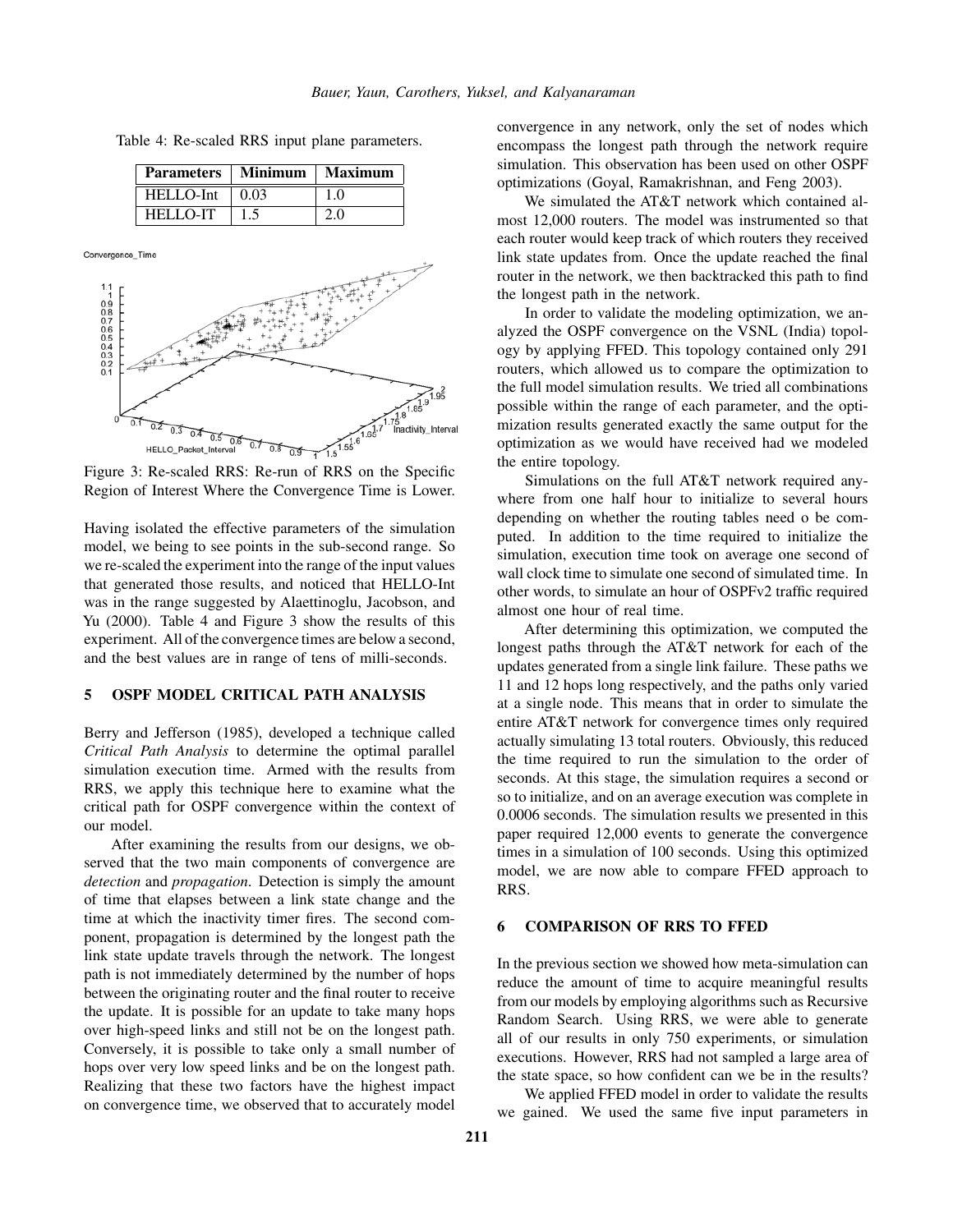*Bauer, Yaun, Carothers, Yuksel, and Kalyanaraman*



Figure 4: FFED Linear Regression Model

Table 5: FFED Linear Regression Model Coefficients

|                  | <b>Estimate</b> | t value     | Pr(> t )      |  |
|------------------|-----------------|-------------|---------------|--|
| (Intercept)      | $-2.132e+01$    | $-86.26$    | $\leq 2e-16$  |  |
| <b>HELLO-Int</b> | $3.844e+00$     | 236.49      | $\rm < 2e-16$ |  |
| <b>HELLO-IT</b>  | $4.690e+00$     | 197.41      | $\rm < 2e-16$ |  |
| <b>ACK</b>       | $-1.528e-17$    | $-9.40e-16$ |               |  |
| <b>MTU</b>       | $-1.335e-19$    | $-8.64e-16$ |               |  |
| <b>SPF-CI</b>    | 9.796e-01       | 60.26       | $\rm < 2e-16$ |  |

| Residuals |  |
|-----------|--|
|-----------|--|

|           |            | Median | 30    |        |
|-----------|------------|--------|-------|--------|
| $-16.567$ | $-4.262$ . | 0.523  | 3.762 | 15.306 |

Table 1, as in the RRS experiments. In Table 5, we fitted a linear regression model to the data and found that the same three input parameters had the most effect on the model. The FFED model produced an adjusted R-squared value of 85%. We were confident that RRS was properly modeling the same parameter space as we would have explored had we done a more detailed FFED. Plotting the same two most effective parameters as we modeled in RRS, the scatter plot did not show any trends in the data, as shown in Figure 4. The final step in our verification was to create a quantilequantile plot of the residual errors. We observed a linear relationship between sample error and theoretical. From Figure 4, the linear model assumptions of normality appear to be valid for the FFED model.

FFED generated 16,807 experiment runs, 20 times more than the RRS design, and yielded less information in the areas that we were interested in studying. Figure 5 illustrates

the amount of detail generated by RRS versus the FFED for convergence times in the sub-second range. RRS also generate a "good" value for the convergence time 0.11 seconds, which was within 7% of the FFED best value. While we could have generated a FFED using the final RRS input parameter ranges, we would not have had the benefit of the knowing that was in fact the area of interest, beyond our ability to analyze the system. In fact, we purposely chose FFED presented here because we wanted to be certain about the nature of the system. It was necessary to explore a large range in order to validate our results in the RRS design.

# **7 CONCLUSIONS**

In this paper, we demonstrate the efficacy of the Recursive Random Search (RRS) technique when applied to large-scale meta-simulation of OSPF routing networks. We found that: (i) the number of simulation experiments is reduced by an order of magnitude when compared to full-factorial experiment design (FFED) approach, (ii) this approach enabled the rapid elimination of unnecessary parameters, and (iii) RRS enabled the rapid understanding of key parameter interactions. By using RRS we made the interesting observation that when modeling only OSPF control-plane dynamics we were able to shrink the number nodes down to that subset that was only needed for determining convergence times. This reduction resulted in models that execute 100 times faster than their full topology counterparts.

In the future, we plan to leverage our experience here to examine potential optimization to the OSPF protocol that may decrease convergence times over what has been previously reported.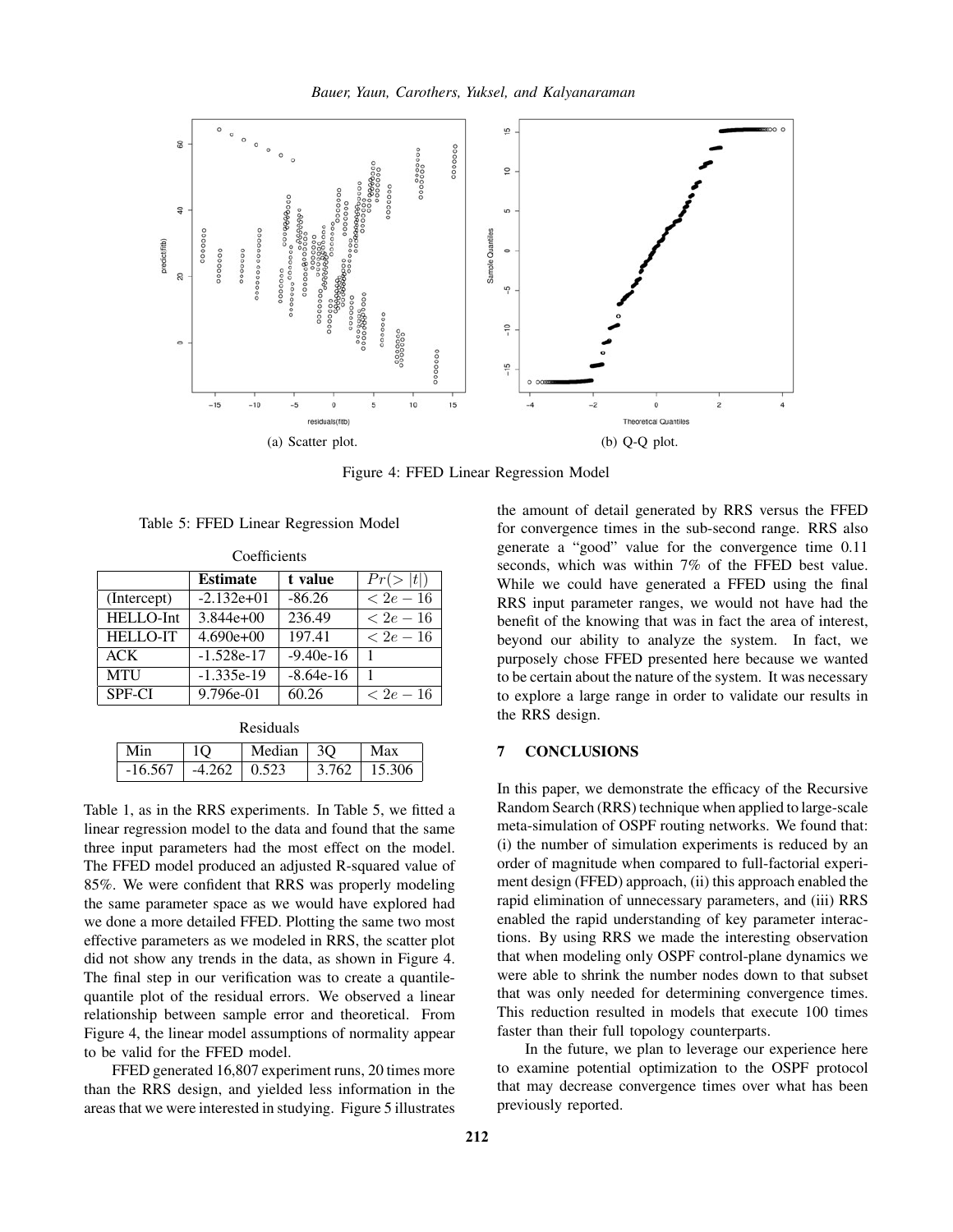

Figure 5: Comparison of FFED and RRS: FFED Samples Uniformly While RRS First Samples Randomly and then Focuses on Specific Regions

# **ACKNOWLEDGMENTS**

This research is supported by an NSF CAREER Award CCR-0133488, the DARPA Network Modeling and Simulation program, contract #F30602-00-2-0537 and a AT&T University Relations Program Grant.

# **REFERENCES**

- Aarts, E., and J. Korst. 1989, January. *Simulated annealing and boltzmann machines: A stochastic approach to combinatorial optimization and neural computing*. Paperback ed. John Wiley and Sons.
- Alaettinoglu, C., V. Jacobson, and H. Yu. 2000, October. Towards millisecond igp convergence. In *NANOG Meeting*. Available online via <http://www.nanog. org/mtg-0010> [accessed August 3, 2004].
- Berry, O., and D. R. Jefferson. 1985, January. Critical path analysis of distributed simulation. In *Proceedings of SCS Multiconference on Distributed Simulation*, 57– 60.
- Floyd, S. 2001, January. Simulation is crucial. *IEEE Spectrum* 38 (1): Sidebar.
- Floyd, S., and V. Paxson. 2001, August. Difficulties in simulating the Internet. *IEEE/ACM Transactions on Networking* 9 (4): 392–403.
- Goldberg, D. 1989. *Genetic algorithms in search, optimization, and machine learning*. Addison Wesley.
- Goyal, M., K. K. Ramakrishnan, and W. Feng. 2003, May. Achieving faster failure detection in ospf networks. In *Proceedings of the International Conference on Communications (ICC)*, Volume 1, 296–300.
- Jain, R. 1991. *The art of computer systems performance analysis: Techniques for experimental design, measurement, simulation, and modeling*. Wiley - Interscience.
- Montgomery, D. C. 2001. *Design and analysis of experiments*. John Wiley and Sons.
- Moy, J. 1998, April. OSPF version 2. Technical Report RFC 2328, IETF.
- R 2004. The r project for statistical computing. Available online via <http://www.r-project.org> [accessed August 3, 2004].
- Rocketfuel 2002. Rocketfuel internet topology database. Available online via <http: //www.cs.washington.edu/research/ networking/rocketfuel> [accessed August 3, 2004].
- Stewart, J. 1999. *Bgp-4 inter-domain routing in the internet*. Addison Wesley.
- Törn, A., and A. Žilinskas. 1989. Global optimization, Volume 350 of *Lecture Notes in Computer Science*. Springer-Verlag.
- Ye, T., and S. Kalyanaraman. 2003. A recursive random search algorithm for large-scale network parameter configuration. In *Proceedings of SIGMETRICS*, 196–205.

#### **AUTHOR BIOGRAPHIES**

**DAVID BAUER** is a Ph.D. candidate in Computer Science Department of Rensselaer Polytechnic Institute (RPI). His research interests include parallel and distributed systems and network simulation with a focus on performance optimizations. His e-mail address is <bauerd@cs.rpi.edu>.

**GARRETT YAUN** is a Ph.D. candidate in the Department of Computer Science at Rensselaer Polytechnic Institute (RPI). His research interests include parallel and distributed systems, networking, modeling, and simulation. His e-mail address is <yaung@cs.rpi.edu>.